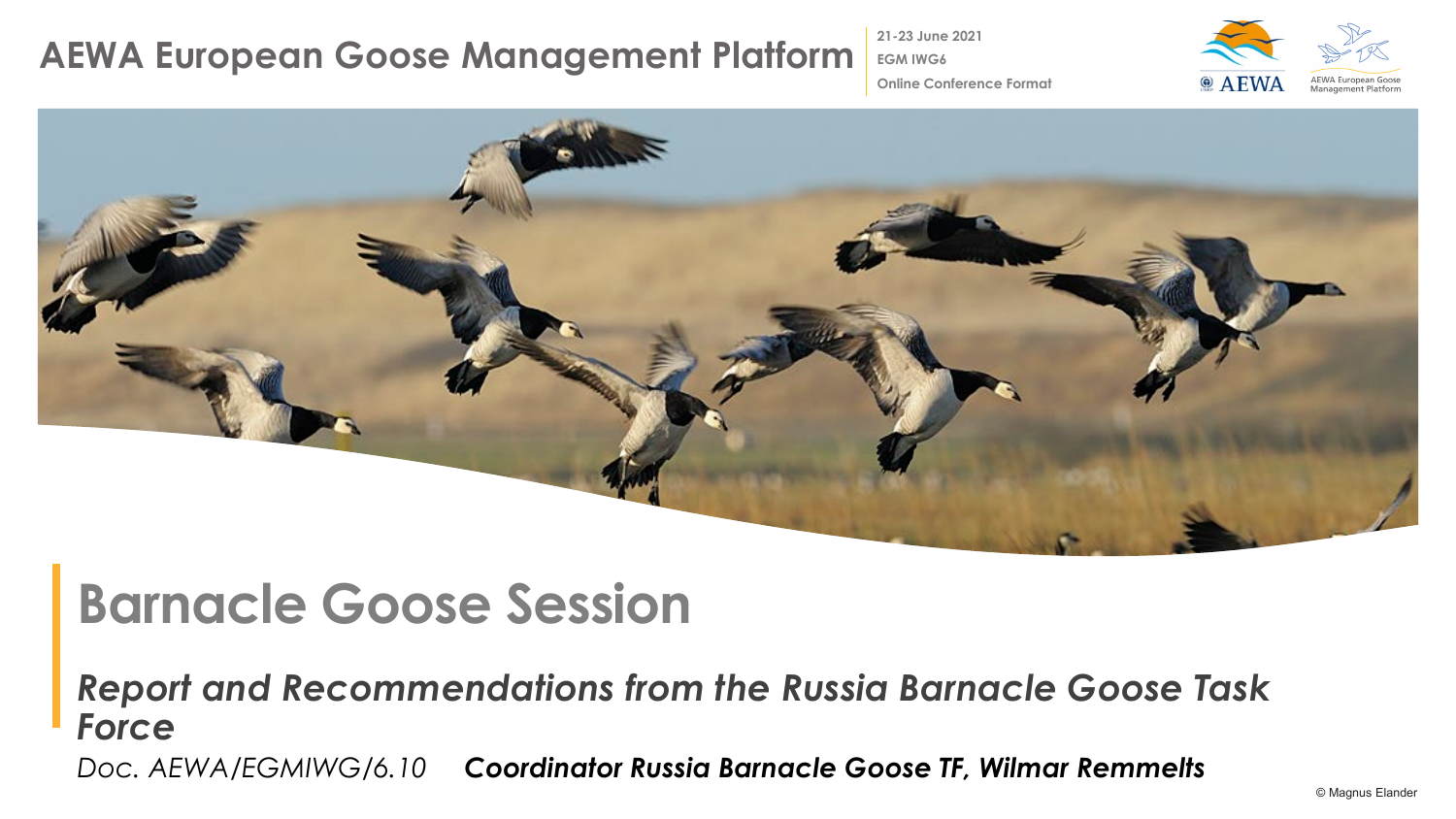

### **Barnacle Goose Task Force for Russia/Germany & Netherlands Population**

- **21 Members representing:**
- **8 countries: Estonia, Finland, Sweden, Norway, Denmark, Germany, The Netherlands, Belgium,**
- **the European Commission**
- **4 NGOs: Face; Nordic Hunters Alliance; Birdlife International, Wetlands International**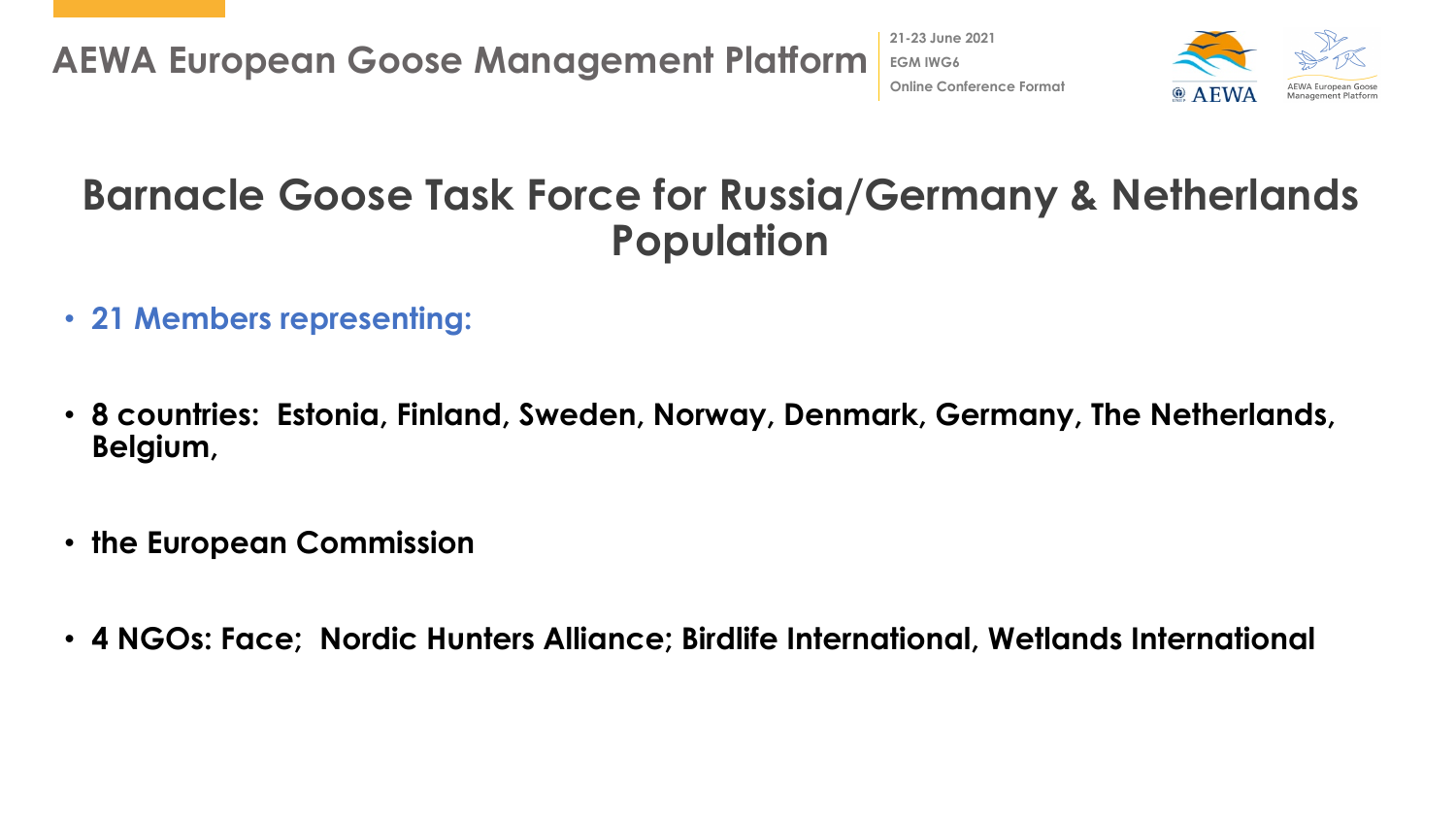**AEWA European Goose Management Platform**

**21-23 June 2021 EGM IWG6 Online Conference Format**



# **Meetings**

- Task Force was established in 2020
- 5 online meetings

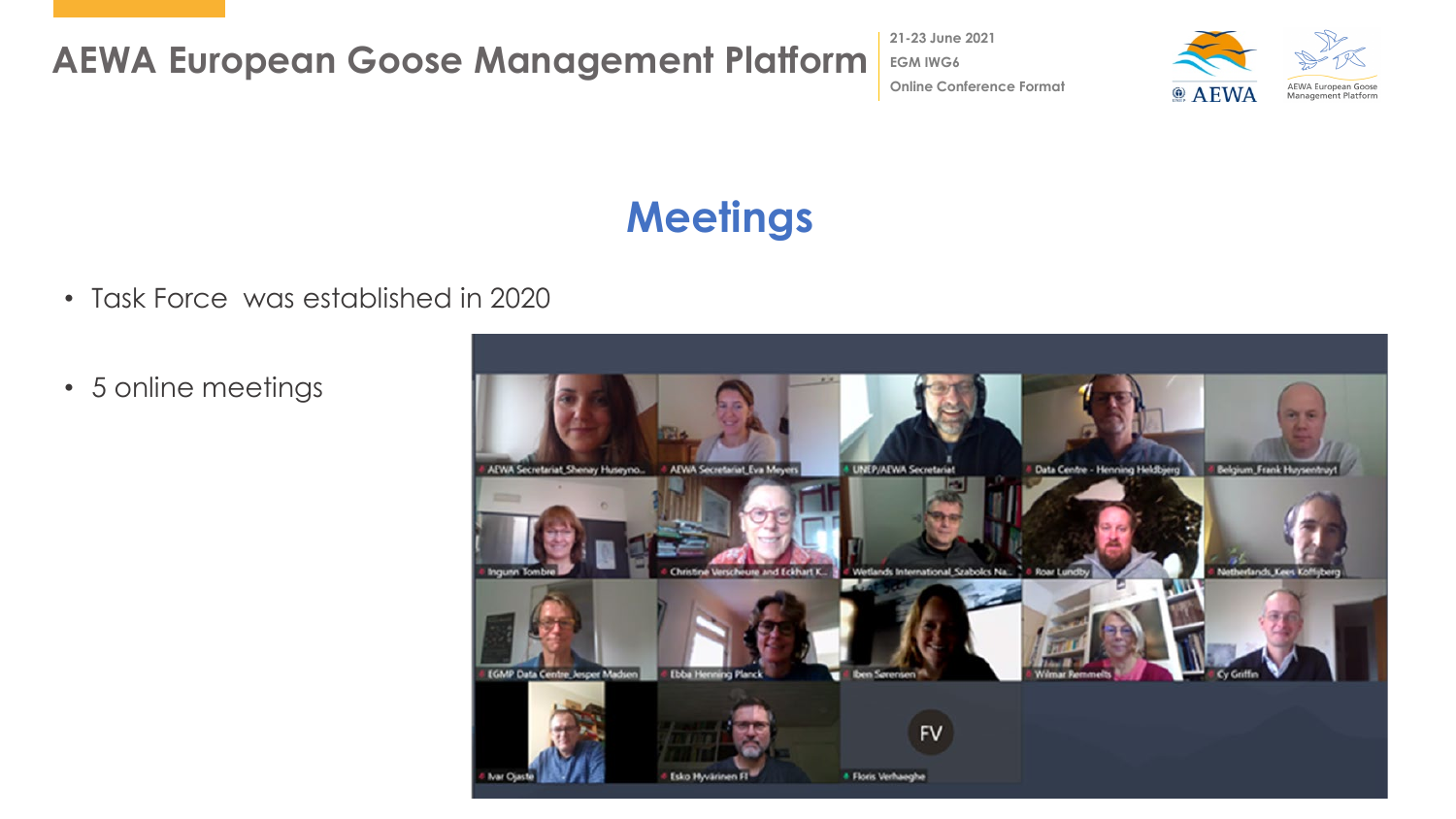**AEWA European Goose Management Platform**

**21-23 June 2021 EGM IWG6 Online Conference Format**



# **Main Activities**

- Developing the **workplan** for the Task Force itself,
- Defining the cross-cutting issues with the work of other Task Forces
- Defining the national workplans for each individual country (Doc. AEWA/EGMIWG/6.14)
	- using Google Doc's spreadsheet:

**See workplan for the priorities on flyway and national levels**

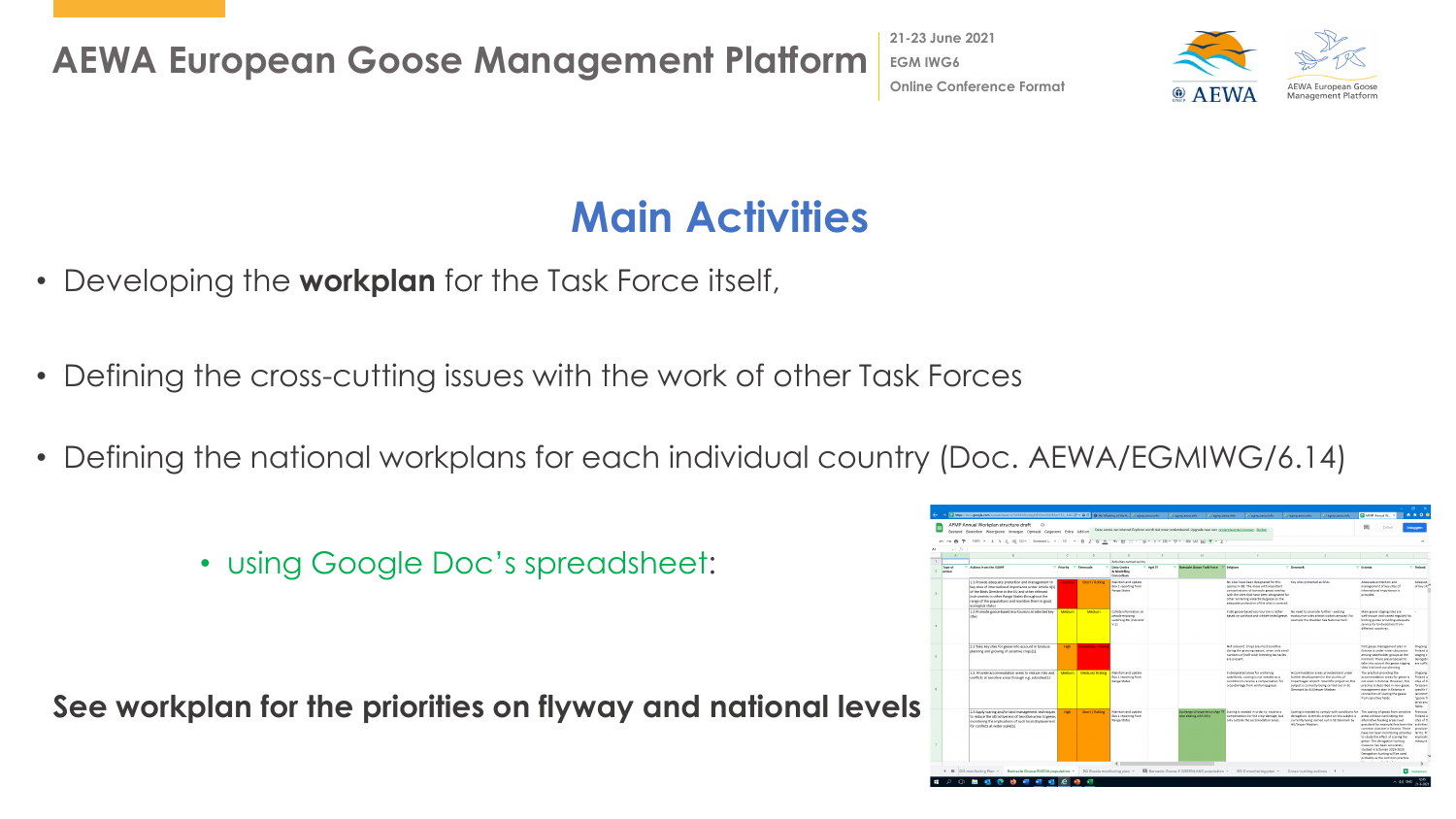

### **Key Recommendations: Monitoring – Data Gaps:**

- Make sure that all midwinter counts are included (in the current assessment 4 years from Germany are missing)
- Expansion of summer counts in July in Germany (Schleswig-Holstein), to achieve full coverage of MU3.
- Summer surveys in the Baltic (BG MU2) (are planned)
- Preferably timely provision and monthly resolution of derogation data, (to assign offtake to the respective Management Units, (not possible at all with only one figure per year), for the IPM. Especially if 2 Mu's mix.
- FRV's: Submission of national range and FRP by majority of countries